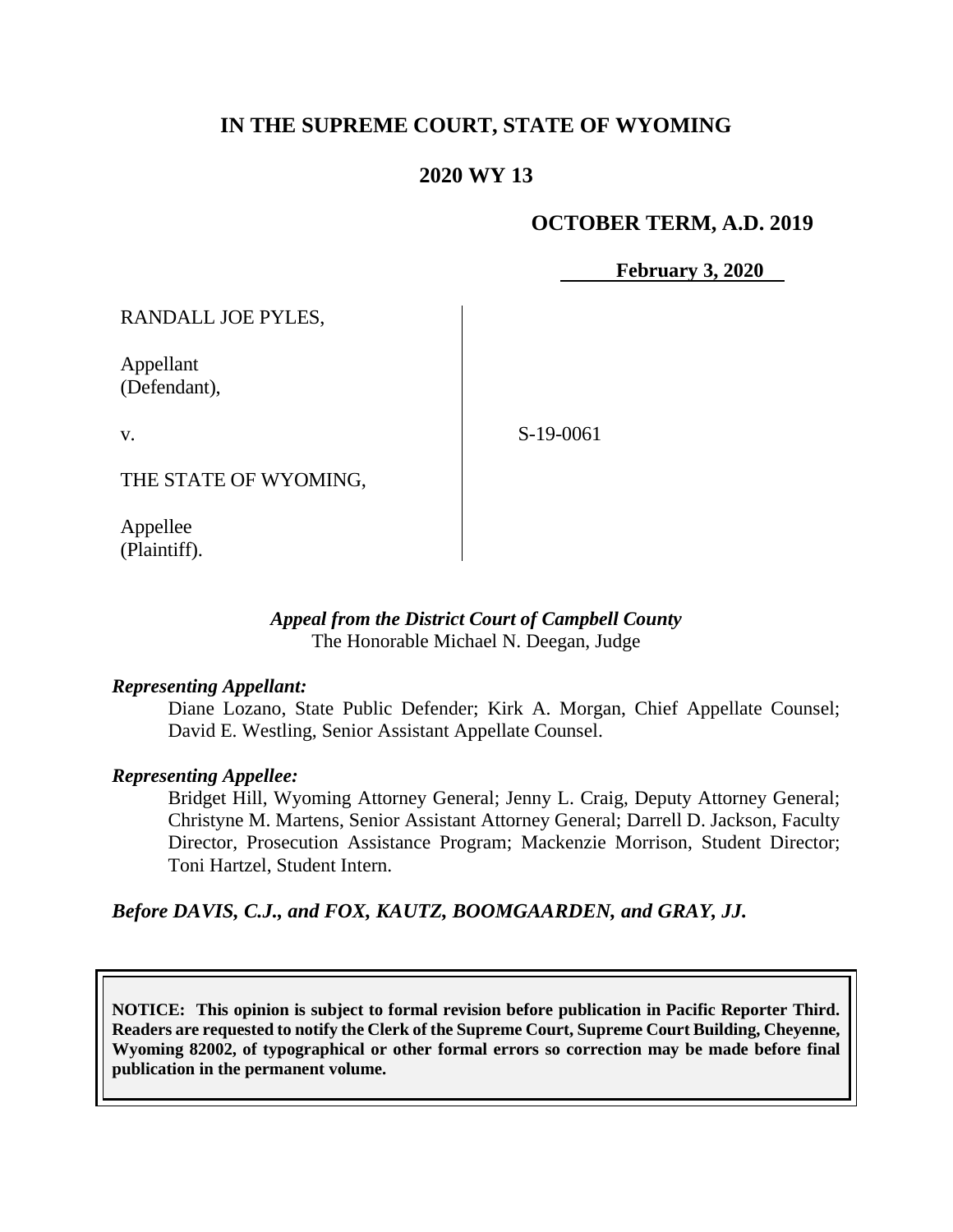## **KAUTZ, Justice.**

[¶1] A jury found Randall Joe Pyles guilty of possession with intent to deliver marijuana. Mr. Pyles claims the State's trial evidence was insufficient to establish he possessed the marijuana. We affirm.

## **ISSUE**

[¶2] Mr. Pyles presents a single issue, which we restate as:

Was the trial evidence sufficient to prove Mr. Pyles constructively possessed the marijuana?

## **FACTS**

[¶3] On April 14, 2018, Christopher Johnson was driving on Interstate 90 in Campbell County, Wyoming, en route from Oregon to Terre Haute, Indiana. Mr. Pyles was a passenger in the car. Wyoming Highway Patrol Trooper Harley Kalb stopped Mr. Johnson for speeding. Trooper Kalb asked for Mr. Johnson's identification and requested that he accompany him to the patrol car to complete the paperwork for the traffic stop.

[¶4] Mr. Johnson said he had rented the car and showed Trooper Kalb the rental agreement on his phone. After examining the agreement, the trooper returned to the rental car to verify the vehicle identification number. Before doing so, he stopped at the passenger-side window to explain to Mr. Pyles what he was doing. While talking to Mr. Pyles through the open window, the trooper smelled a strong odor of raw marijuana. Trooper Kalb called for backup to help search the car. Mr. Pyles had a backpack and coat in the backseat of the car. No contraband was located in the search of those items. The officers then searched the trunk and located two duffle bags containing over 30 pounds of marijuana bud packaged in individual one-pound vacuum-sealed packages.

[¶5] The State charged Mr. Pyles with one count of possession with intent to deliver marijuana in violation of Wyo. Stat. Ann. § 35-7-1031(a)(ii) (LexisNexis 2017). A jury found Mr. Pyles guilty of the charged offense, and the district court sentenced him to a term of incarceration of four to nine years, suspended the sentence, and placed him on supervised probation for nine years. Mr. Pyles appealed.

## **DISCUSSION**

[¶6] When reviewing a claim that the evidence was insufficient to support a jury's verdict in a criminal trial, we do not determine whether the evidence established the defendant's guilt beyond a reasonable doubt. *Thompson v. State,* 2018 WY 3, ¶ 14, 408 P.3d 756, 760 (Wyo. 2018); *Mraz v. State,* 2016 WY 85, ¶ 19, 378 P.3d 280, 286 (Wyo. 2016). Instead,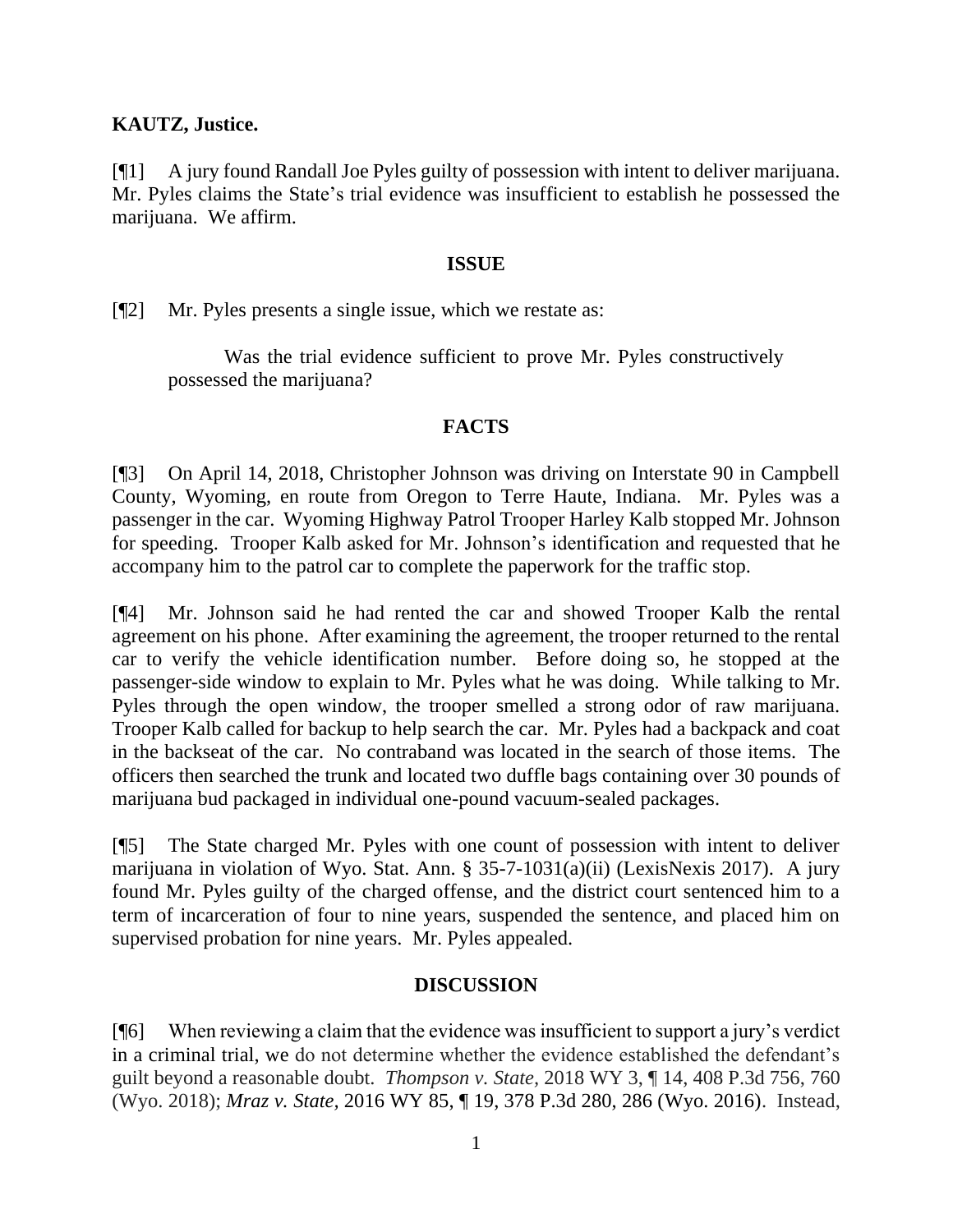we decide whether the evidence could reasonably support the jury's verdict. *Id.* We examine "'the evidence in the light most favorable to the State. We accept all evidence favorable to the State as true and give the State's evidence every favorable inference which can reasonably and fairly be drawn from it.'" *Thompson,* ¶ 14, 408 P.3d at 761 (quoting *Worley v. State,* 2017 WY 3, ¶ 17, 386 P.3d 765, 771 (Wyo. 2017)) (other citations omitted). *See also, Weston v. State,* 2019 WY 113, ¶ 11, 451 P.3d 758, 762 (Wyo. 2019). We do not re-weigh the evidence or re-examine the credibility of the witnesses, and we "disregard any evidence favorable to the appellant that conflicts with the State's evidence." *Thompson,* ¶ 14, 408 P.3d at 761 (citation omitted).

[¶7] Mr. Pyles was convicted of possession with intent to deliver marijuana under § 35- 7-1031(a)(ii):

> (a) Except as authorized by this act, it is unlawful for any person to manufacture, deliver, or possess with intent to manufacture or deliver, a controlled substance. Any person who violates this subsection with respect to:

> . . . (ii) Any other controlled substance classified in Schedule I, II or III, is guilty of a crime and upon conviction may be imprisoned for not more than ten (10) years, fined not more than ten thousand dollars (\$10,000.00), or both[.]

Marijuana (spelled "marihuana" in the statute) is a Schedule I controlled substance. Wyo. Stat. Ann. § 35-7-1014(d)(xiii) (Lexis Nexis 2019).

[¶8] Mr. Pyles claims the State failed to prove he possessed the marijuana. Possession of a controlled substance can be actual or constructive. *Regan v. State,* 2015 WY 62, ¶ 12, 350 P.3d 702, 705 (Wyo. 2015); *Sotolongo-Garcia v. State,* 2002 WY 185, ¶ 12, 60 P.3d 687, 689-90 (Wyo. 2002); *Wise v. State,* 654 P.2d 116, 118-19 (Wyo. 1982). A person has actual possession of a controlled substance when he has direct physical custody over it. *Regan,* ¶ 12, 350 P.3d at 705.A person has constructive possession of a controlled substance when he either individually or jointly with another exercises dominion and control over the substance, has knowledge of its presence, and has knowledge the substance is a controlled substance. *Taylor v. State,* 2011 WY 18, ¶ 11, 246 P.3d 596, 599 (Wyo. 2011) (citing *Cureton v. State,* 2007 WY 168, ¶ 16, 169 P.3d 549, 552 (Wyo. 2007)). Constructive possession may be proven "'by circumstantial evidence linking together a series of facts allowing a reasonable inference that the defendant had the requisite knowledge and control of the substance.'" *Taylor,* ¶ 11, 246 P.3d at 599-600 (quoting *Cureton,* ¶ 16, 169 P.3d at 552). "When determining whether sufficient evidence was presented demonstrating constructive possession, the Court must consider the totality of the circumstances." *Taylor,* ¶ 11, 246 P.3d at 600 (citing *Urrutia v. State,* 924 P.2d 965, 967 (Wyo. 1996)).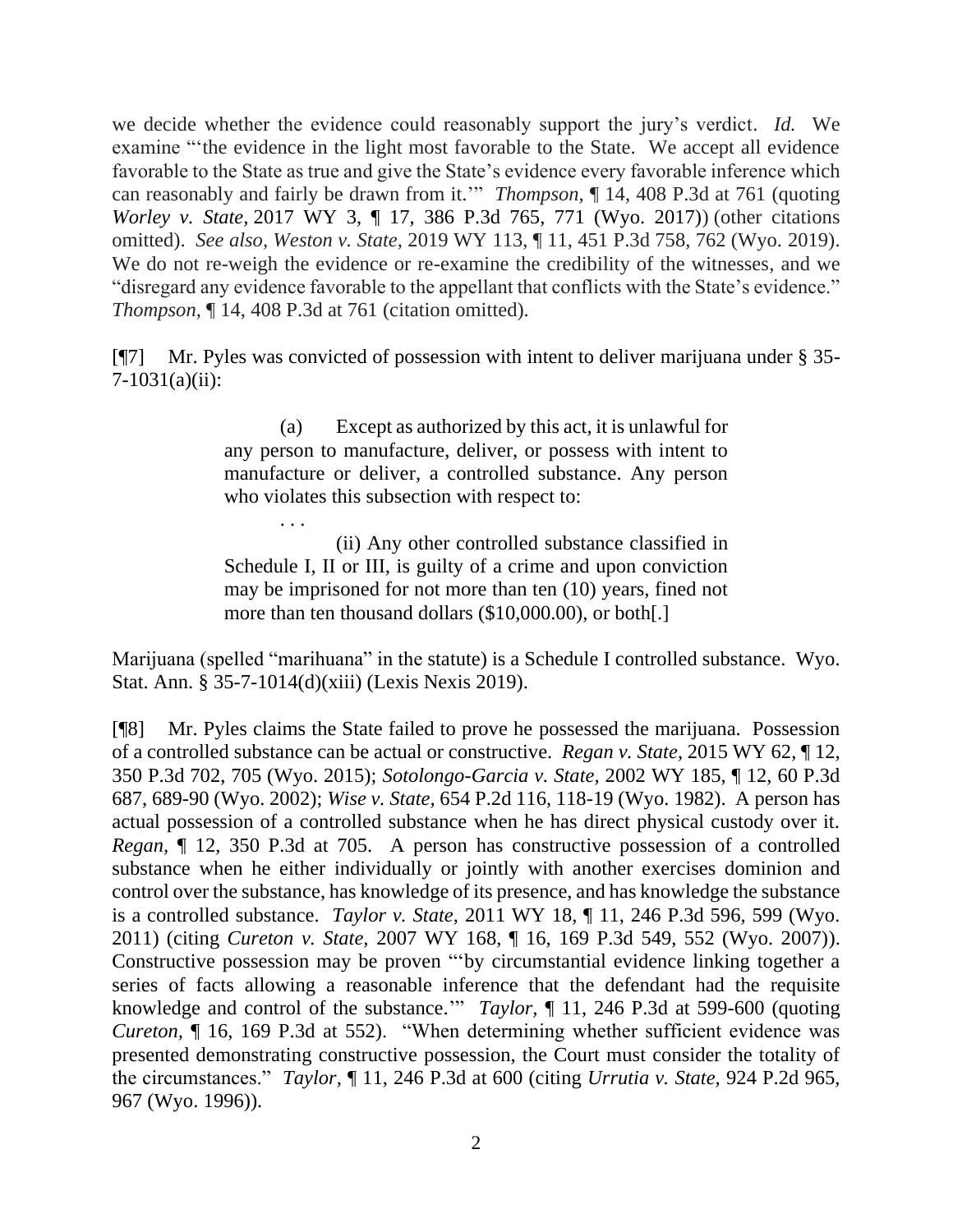[¶9] There are important caveats when considering the concept of constructive possession. First, the mere fact the defendant was present in a vehicle where controlled substances were discovered does not prove he constructively possessed them. *Regan,* ¶ 23, 350 P.3d at 708 (citing *Rodarte v. City of Riverton,* 552 P.2d 1245, 1257 (Wyo. 1976)). Furthermore, evidence showing the defendant knew controlled substances were in his presence does not, by itself, establish he had the power and intent to control them. *Id.,* ¶ 24, 350 P.3d at 708.

[¶10] The district court instructed the jury about the concepts of actual and constructive possession. The State argued at trial, and reiterates on appeal, the evidence shows Mr. Pyles actually and constructively possessed the marijuana found in the trunk of the car. Because there is ample evidence Mr. Pyles had constructive possession of the marijuana, we need not consider the State's argument regarding actual possession.

[¶11] Mr. Pyles argues the State did not prove he constructively possessed the marijuana because the car was driven and rented by Mr. Johnson and there was no evidence he had access to the trunk or the marijuana found therein. Contrary to our standard of review, Mr. Pyles ignores the State's evidence showing he constructively possessed the marijuana.

[¶12] The evidence showed Mr. Pyles knew there was marijuana in the car. Trooper Kalb smelled a very strong odor of raw marijuana when speaking with Mr. Pyles through the car's front passenger-side window. The trooper testified it would have been impossible for a person in the car not to smell the marijuana. Evidence from Mr. Pyles' cell phone was admitted at trial, including numerous photographs of raw marijuana bud taken during the prior week. Mr. Pyles admitted he took those photographs; consequently, he would have been familiar with the smell of raw marijuana.

[¶13] Mr. Pyles does not claim he was unaware that marijuana was classified as a controlled substance. In any event, the trial evidence confirmed he knew marijuana was an illegal controlled substance in some states. The text records from Mr. Pyles' phone were admitted into evidence as State's Exhibit  $25<sup>1</sup>$  His text messages indicated he knew transporting and selling the marijuana was "risky" and he had to be "very, very careful," but he could make "big money" doing so.

<sup>&</sup>lt;sup>1</sup> The State gave notice pursuant to W.R.E.  $404(b)$  that it intended to offer at trial the text messages from Mr. Pyles' cell phone as evidence of opportunity, intent, preparation, plan and knowledge. Mr. Pyles objected to the admission of the evidence, and the district court held a hearing on the matter. The court subsequently entered a detailed order addressing the factors required by *Gleason v. State,* 2002 WY 161, 57 P.3d 332 (Wyo. 2002), and similar cases. It granted in part and denied in part Mr. Pyles' request to exclude the evidence and offered to give an appropriate limiting instruction at trial. Mr. Pyles' counsel declined a limiting instruction, so none was given. The court did instruct the jury that it was to consider the text messages received by Mr. Pyles not for the truth of the matter asserted, but only as context for Mr. Pyles' messages. Mr. Pyles does not challenge the Rule 404(b) ruling in this appeal.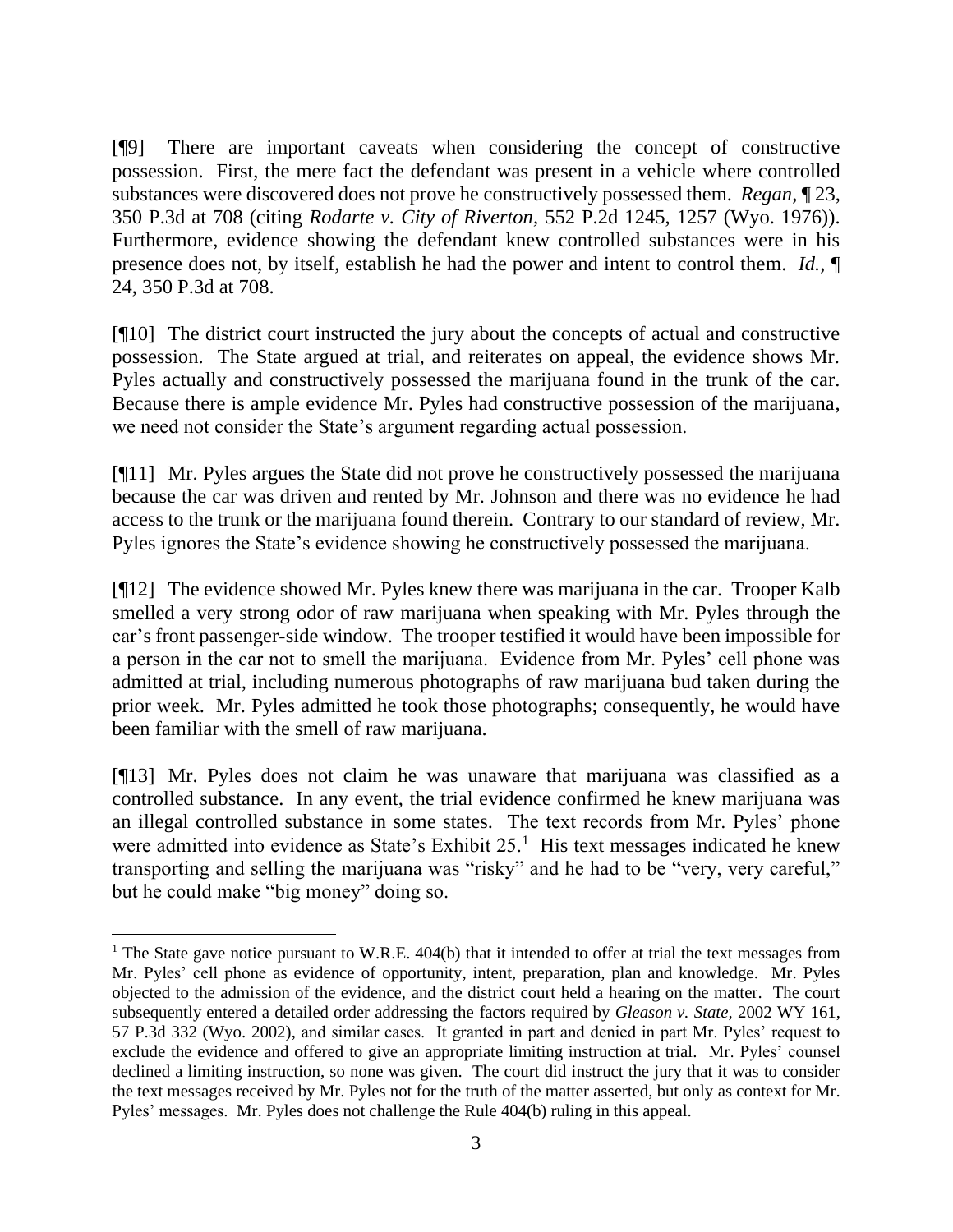[¶14] The State also presented evidence showing Mr. Pyles had dominion and control over the marijuana. To prove Mr. Pyles had control of the marijuana, the State was required to show he had an "'appreciable ability to guide [its] destiny.'" *Regan,* ¶ 18, 350 P.3d at 706 (quoting *United States v. Al–Rekabi,* 454 F.3d 1113, 1118 (10th Cir. 2006)). Because there was another person in the vehicle where the marijuana was found, the State had to show Mr. Pyles was individually connected to the marijuana to prove he constructively possessed it. *United States v. Valadez-Gallegos,* 162 F.3d 1256, 1262 (10th Cir. 1998).

[¶15] When Trooper Kalb stopped Mr. Johnson on April 14, 2018, Mr. Johnson and Mr. Pyles were en route from Oregon to Terre Haute, Indiana. Mr. Pyles testified he had moved from Terre Haute to Oregon approximately two months earlier, in February 2018. In the weeks leading up to the traffic stop, Mr. Pyles communicated by text message with various individuals about his participation in a marijuana grow operation in Oregon. He took photographs of marijuana buds and the process of trimming them. He texted that he was "trim[m]ing 30 pounds and making oil." Mr. Pyles admitted when he testified at trial that he had trimmed marijuana in Oregon shortly before his trip to Indiana.

[¶16] Mr. Pyles texted about the need to get the bud trimming finished by April 12, 2018, so he could begin his trip to Terre Haute. Gillette police officer Jesse Lile, who had worked with the Wyoming Division of Criminal Investigation drug task force, testified marijuana buds have to be trimmed prior to sale and trimming is a tedious and time-consuming process. At various times, Mr. Pyles texted people in Indiana about the large amount of marijuana he had access to and the different strains of "herb" or "weed," including bright green Pineapple Express, God Bud and Hindu Kush, he would bring "back." On April 11th, Mr. Pyles said the marijuana was packaged in "turkey bags."

[¶17] Mr. Pyles stated in text messages that he planned to make a great deal of money on his trip. When he and Mr. Johnson began their journey on April 12, 2018, he texted an acquaintance that he was "surrounded by weed" worth "[l]ike 150 grand" and he was "taking over the game in Indiana." Mr. Pyles admitted at trial that he was texting people in Indiana about having large amounts of marijuana for sale.

[¶18] Mr. Pyles claims that, while the evidence showed he had access to marijuana in Oregon, there is no evidence demonstrating the Oregon marijuana was the same marijuana law enforcement found in the car in Wyoming. We disagree. The jury could reasonably infer from the totality of the evidence that Mr. Pyles prepared the marijuana in Oregon for sale in Indiana and he and Mr. Johnson were transporting it through Wyoming for that purpose.

[¶19] Mr. Pyles cites several cases in support of his claim that the State did not present sufficient evidence showing he had possession of the seized marijuana, including *Valadez-Gallegos, supra*; *Maxwell v. State,* 518 S.E.2d 432 (Ga. Ct. App. 1999); *People v. Mosley,*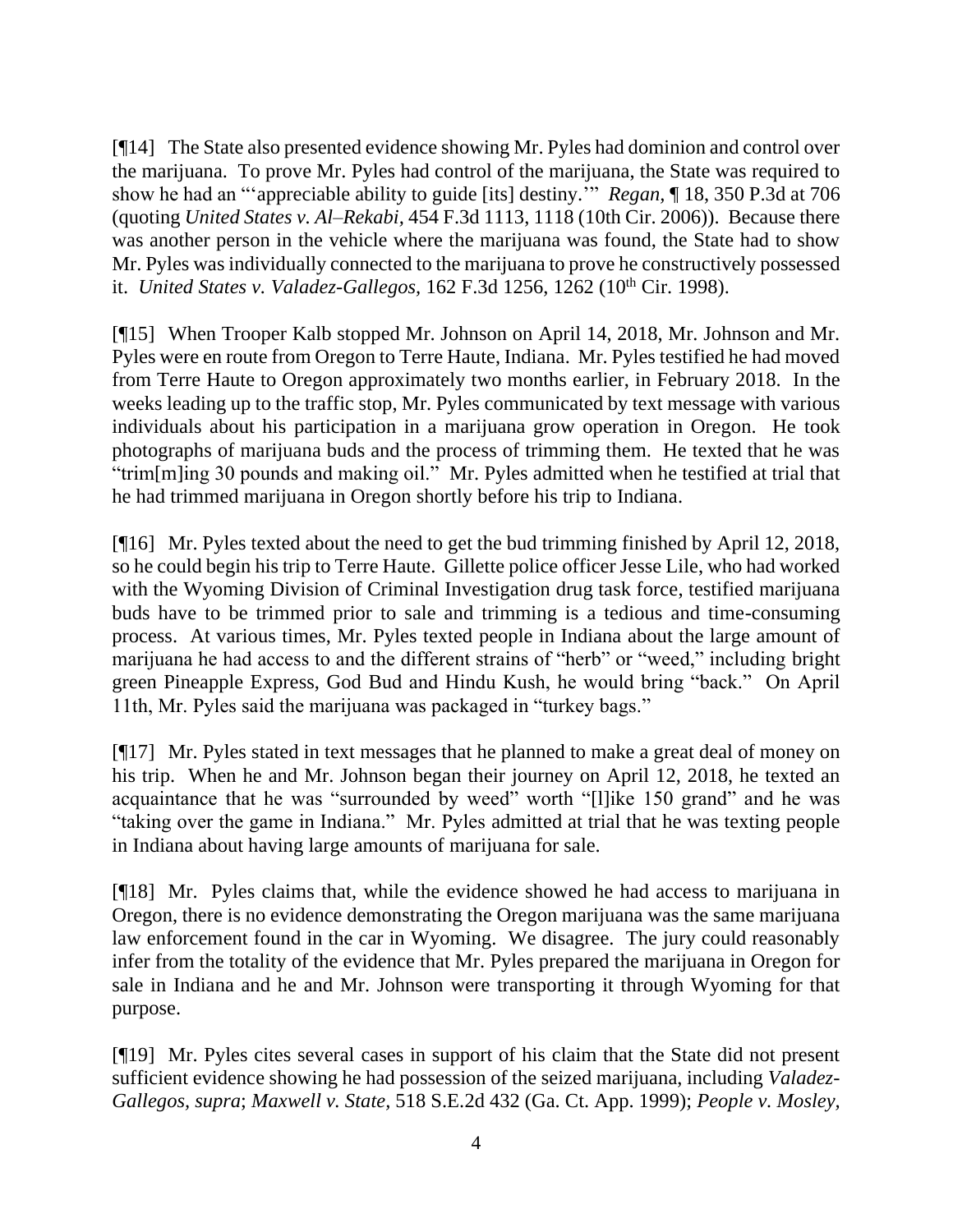265 N.E.2d 889 (Ill. Ct. App. 1971); and *United States v. Sanchez-Mata,* 925 F.2d 1166  $(9<sup>th</sup> Cir. 1991)$ . Those cases apply the caveats discussed above, i.e., that a defendant's mere presence in a vehicle where controlled substances are found or his knowledge of the presence of controlled substances is not enough to establish that he constructively possessed them. *Valadez-Gallegos,* 162 F.3d at 1262-63; *Maxwell,* 518 S.E.2d at 434; *Mosley,* 265 N.E.2d at 891; and *Sanchez-Mata,* 925 F.2d at 1169. The prosecution must prove the defendant had dominion and control over the controlled substance. *Id.* 

[¶20] Mr. Valadez-Gallegos was a passenger in a pickup truck when a large amount of ephedrine, which is used to manufacture methamphetamine, was found hidden in the ceiling of the attached camper shell. *Valadez-Gallegos,* 162 F.3d at 1257-58. The Tenth Circuit ruled the prosecution's evidence failed to link Mr. Valadez-Gallegos to the narcotics in any way other than his presence in the pickup and proximity to the drugs located in the camper shell. *Id.* at 1262. The court remarked there was no evidence Mr. Valadez-Gallegos had ever accessed the camper. *Id.* at 1263. The court also stated that, although there was "a pervasive smell of perfumed dryer sheets"<sup>2</sup> in the camper shell, the odor was not detectable in the passenger compartment of the pickup. *Id.* The prosecution in *Valadez-Gallegos* presented a map with annotations showing times and distances; however, there was no evidence specifically connecting the map to drug activity or showing who made the annotations or when they were made. *Id.* at 1258, 1263. There was simply no evidentiary link between Mr. Valadez-Gallegos and the drugs found in the camper shell. *Id.* at 1262-64. *See also*, *Maxwell,* 518 S.E.2d at 434 (evidence that defendant was a passenger in a vehicle where cocaine was found and that she had possessed cocaine on a previous occasion was insufficient to establish constructive possession); *Mosley,* 265 N.E.2d at 890-91 (evidence that defendant was a passenger in a car where marijuana was found and had offered the officers a bribe was insufficient to establish constructive possession); *Sanchez-Mata,* 925 F.2d at 1169 (evidence that defendant was a passenger in a vehicle where controlled substances were found was insufficient to establish he had dominion and control over the substances).

[¶21] The evidence in the cases cited by Mr. Pyles did not include proof that the defendants had knowledge of, and control over, the controlled substances found in the vehicles. In this case, by contrast, the smell of raw marijuana in the passenger compartment and the evidence on Mr. Pyles' phone demonstrated he knew there was marijuana in the car. The text messages and photographs on his phone and his own trial testimony proved he exercised dominion and control over the marijuana by preparing it for sale and making plans to sell it in Indiana. He was en route to Indiana with thirty pounds of marijuana, just

<sup>&</sup>lt;sup>2</sup> Fabric softener and dryer sheets are used to mask the odor of controlled substances while they are being transported. *See, e.g.*, *Feeney v. State,* 2009 WY 67, ¶¶ 16-17, 208 P.3d 50, 55 (Wyo. 2009) (strong scent of dryer sheets in a car contributed to the trooper's reasonable suspicion of drug-related crimes); *United States v. Cheromiah,* 455 F.3d 1216, 1223 (10<sup>th</sup> Cir. 2006) (odor of dryer sheets in a vehicle "created reasonable suspicion that drugs were present").